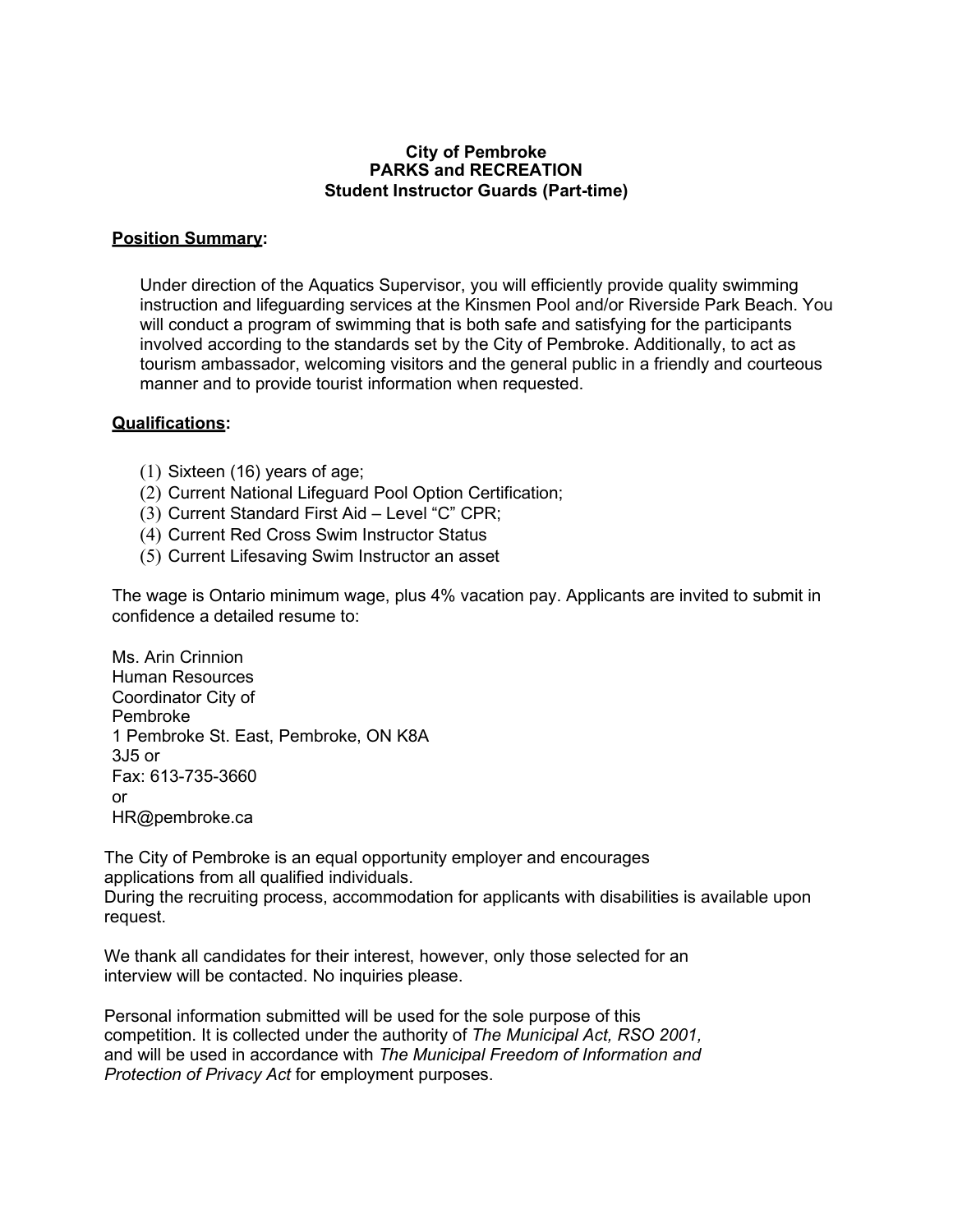# City of Pembroke **Job Description**

### **Title: Student Instructor/Lifeguard Department: Parks and Recreation Reports to: Aquatics Supervisor**

### **Education**

- 1. Sixteen (16) years of age;
- 2. Current National Lifeguard Pool Option Certification;
- 3. Current Standard First Aid Level "C" CPR;
- 4. Current Red Cross Swim Instructor Status an asset
- 5. Current Lifesaving Swim Instructor an asset

# **Responsibility**

Under direction of the Aquatics Supervisor, you will efficiently provide quality swimming instruction and lifeguarding services at the Kinsmen Pool and/or Riverside Park Beach. You will conduct a program of swimming that is both safe and satisfying for the participants involved according to the standards set by the City of Pembroke. Additionally, to act as tourism ambassador, welcoming visitors and the general public in a friendly and courteous manner and to provide tourist information when requested.

# **Duties**

- (1) Lifeguard when required;
- (2) Instruct when required. Complete instructor work sheets and prepare lesson plans and parent report forms;
- (3) Act as a cashier when required, accepting appropriate fees and issuing receipts;
- (4) Answer the telephone promptly and politely provide information as the need arises;
- (5) Participate in scheduled in-service training sessions;
- (6) Perform maintenance duties as required, as itemized on the Daily Duty Form (checklist);
- (7) Check pool deck to ensure the equipment is in place and ready for use before any patrons enter the pool area;
- (8) Tidy the deck and guard room at the end of each swim period;